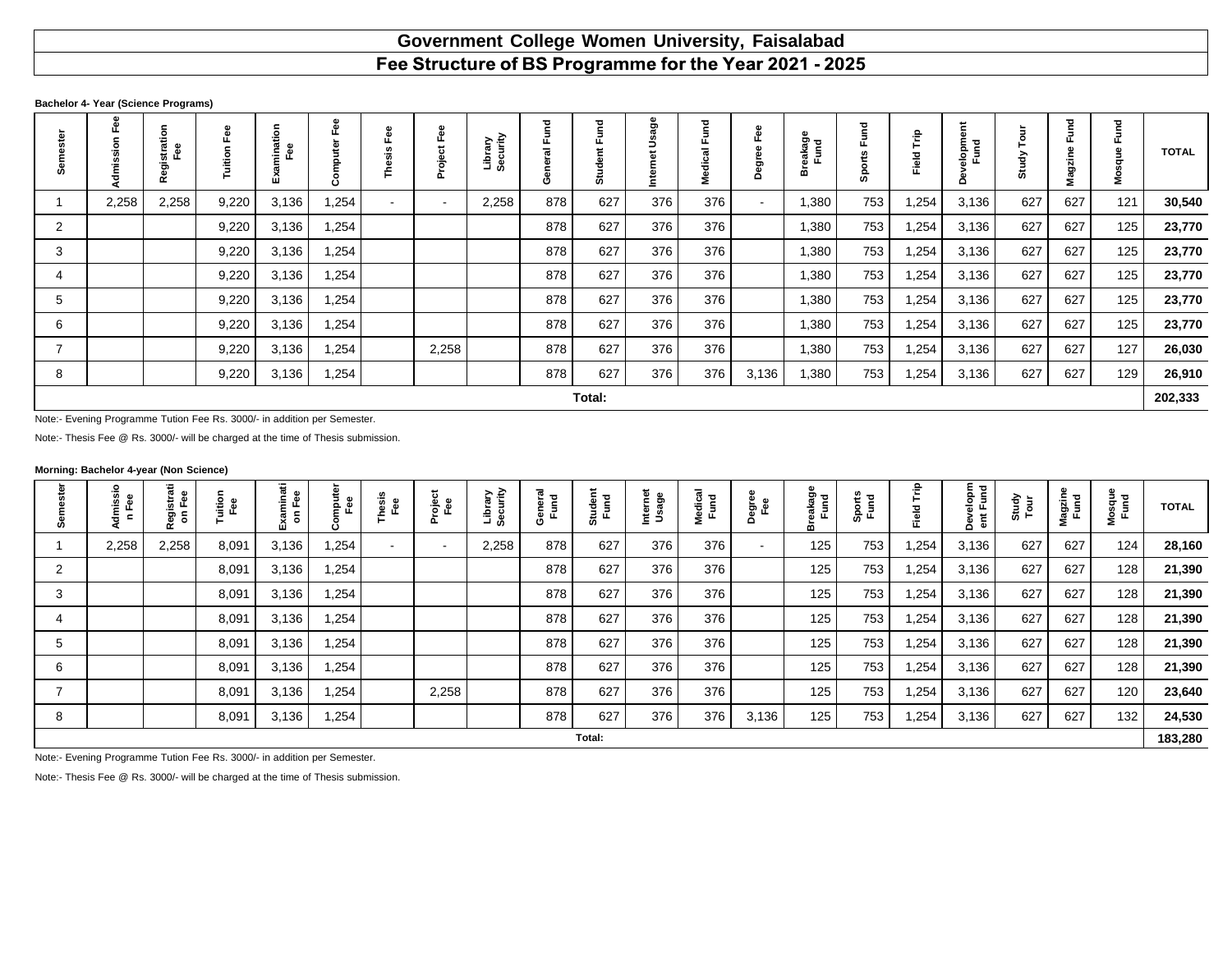**Morning: BS Commerce, BBA, BBA (Banking & Finance), BS Public Administration**

|   |       | 8<br>щ<br>c<br>٩<br>ŧ<br>Regi | $\circ$ | 8<br>٥. | CD.<br>G)<br>Ω | ω<br>盃<br>ш<br>$\omega$<br>77<br>ω | Ō<br>roject<br>n | ₹     | Furt <sub>1</sub><br>$\overline{a}$<br>æ<br>ج<br>و | 꾿<br>ш<br>G)<br>÷<br>ŏ | age | 꾿<br>Ξ<br>ш<br>ت<br>U | G)<br>œ<br>0<br>≏ | ъ<br>ក់ | ਹ   | È<br>Field | Fund<br>ale<br>$\Omega$ | ٥<br>ਰੂੰ | g<br>Φ<br>Magzin | ਹ<br>Ē | <b>TOTAL</b> |
|---|-------|-------------------------------|---------|---------|----------------|------------------------------------|------------------|-------|----------------------------------------------------|------------------------|-----|-----------------------|-------------------|---------|-----|------------|-------------------------|----------|------------------|--------|--------------|
|   | 2,258 | 2,258                         | 9,972   | 3,136   | 1,254          |                                    | $\blacksquare$   | 2,258 | 878                                                | 627                    | 376 | 376                   | $\sim$            | 1,380   | 753 | 1,254      | 3,136                   | 627      | 627              | 118    | 31,290       |
| 2 |       |                               | 9,972   | 3,136   | 1,254          |                                    |                  |       | 878                                                | 627                    | 376 | 376                   |                   | 1,380   | 753 | 254,       | 3,136                   | 627      | 627              | 132    | 24,530       |
| 3 |       |                               | 9,972   | 3,136   | 1,254          |                                    |                  |       | 878                                                | 627                    | 376 | 376                   |                   | 1,380   | 753 | 1,254      | 3,136                   | 627      | 627              | 132    | 24,530       |
|   |       |                               | 9,972   | 3,136   | 1,254          |                                    |                  |       | 878                                                | 627                    | 376 | 376                   |                   | 1,380   | 753 | 254. ا     | 3,136                   | 627      | 627              | 132    | 24,530       |
| 5 |       |                               | 9,972   | 3,136   | 1,254          |                                    |                  |       | 878                                                | 627                    | 376 | 376                   |                   | 1,380   | 753 | 254, ا     | 3,136                   | 627      | 627              | 132    | 24,530       |
| 6 |       |                               | 9,972   | 3,136   | 1,254          |                                    |                  |       | 878                                                | 627                    | 376 | 376                   |                   | 1,380   | 753 | 254,       | 3,136                   | 627      | 627              | 132    | 24,530       |
| ⇁ |       |                               | 9,972   | 3,136   | 254. ا         |                                    | 2,258            |       | 878                                                | 627                    | 376 | 376                   |                   | 1,380   | 753 | 1,254      | 3,136                   | 627      | 627              | 124    | 26,780       |
| 8 |       |                               | 9,972   | 3,136   | 1,254          |                                    |                  |       | 878                                                | 627                    | 376 | 376                   | 3,136             | 1,380   | 753 | ,254       | 3,136                   | 627      | 627              | 126    | 27,660       |
|   |       |                               |         |         |                |                                    |                  |       |                                                    | Total:                 |     |                       |                   |         |     |            |                         |          |                  |        | 208,380      |

Note:- Evening Programme Tution Fee Rs. 3000/- in addition per Semester.

Note:- Thesis Fee @ Rs. 3000/- will be charged at the time of Thesis submission.

## **Bachelor 4- year Morning: BS (Computer Science, IT)**

| ដឹ |       | istration<br>Fee<br>œ | Φ<br>ō<br>Tuition | ation<br>Fee<br>Ě<br>ш |       | ္ၿ<br>Lī.<br>$rac{16}{5}$<br>횝 | G)<br>Φ<br>ட்<br>ಕ<br>Projet<br>E | ary<br>Fi | g<br>Ō | 꾿<br>ಕೆ | age | 꼳<br>ட<br>ن<br>÷ | G)<br>-63<br>ర్టా<br>$\Omega$ | 꾿<br>កា | S   | 훕<br>Field <sup>-</sup> | 들<br>Furd<br>Δ | ਨੂੰ | g<br>lagzin<br>ż. | 꼳<br><u>ع</u> | <b>TOTAL</b> |
|----|-------|-----------------------|-------------------|------------------------|-------|--------------------------------|-----------------------------------|-----------|--------|---------|-----|------------------|-------------------------------|---------|-----|-------------------------|----------------|-----|-------------------|---------------|--------------|
|    | 2,258 | 2,258                 | 17,938            | 3,136                  | 1,254 | $\sim$                         | $\blacksquare$                    | 2,258     | 878    | 627     | 376 | 376              | $\sim$                        | 1,380   | 753 | 1,254                   | 3,136          | 627 | 627               | 133           | 39,270       |
| 2  |       |                       | 17,938            | 3,136                  | 1,254 |                                |                                   |           | 878    | 627     | 376 | 376              |                               | 1,380   | 753 | 1,254                   | 3,136          | 627 | 627               | 126           | 32,490       |
| 3  |       |                       | 17,938            | 3,136                  | 1,254 |                                |                                   |           | 878    | 627     | 376 | 376              |                               | 1,380   | 753 | 1,254                   | 3,136          | 627 | 627               | 126           | 32,490       |
|    |       |                       | 17,938            | 3,136                  | 1,254 |                                |                                   |           | 878    | 627     | 376 | 376              |                               | 1,380   | 753 | 1,254                   | 3,136          | 627 | 627               | 126           | 32,490       |
| ა  |       |                       | 17,938            | 3,136                  | 1,254 |                                |                                   |           | 878    | 627     | 376 | 376              |                               | 1,380   | 753 | 1,254                   | 3,136          | 627 | 627               | 126           | 32,490       |
| 6  |       |                       | 17,938            | 3,136                  | 1,254 |                                |                                   |           | 878    | 627     | 376 | 376              |                               | 1,380   | 753 | 1,254                   | 3,136          | 627 | 627               | 126           | 32,490       |
|    |       |                       | 17,938            | 3,136                  | 1,254 |                                | 2,258                             |           | 878    | 627     | 376 | 376              |                               | 1,380   | 753 | 1,254                   | 3,136          | 627 | 627               | 119           | 34,740       |
| 8  |       |                       | 17,938            | 3,136                  | 1,254 |                                |                                   |           | 878    | 627     | 376 | 376              | 3,136                         | 1,380   | 753 | 1,254                   | 3,136          | 627 | 627               | 120           | 35,620       |
|    |       |                       |                   |                        |       |                                |                                   |           |        | Total:  |     |                  |                               |         |     |                         |                |     |                   |               | 272,078      |

Note:- Evening Programme Tution Fee Rs. 3000/- in addition per Semester.

Note:- Thesis Fee @ Rs. 3000/- will be charged at the time of Thesis submission.